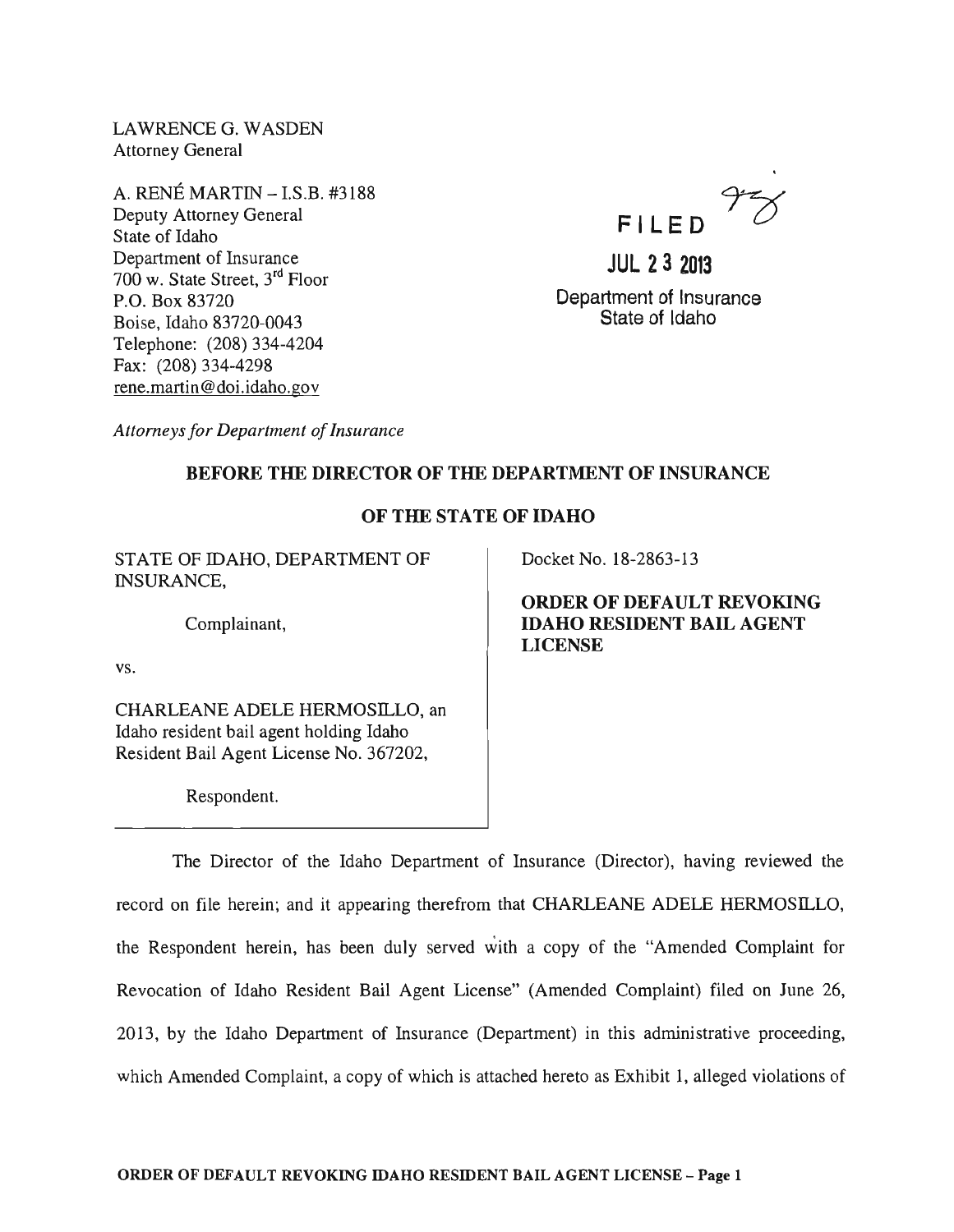the Idaho Insurance Code and Department rules by the Respondent; and further, as shown by the Affidavit of A. René Martin, Deputy Attorney General, on file in this proceeding, that the Respondent has failed to request a hearing or to otherwise dispute in writing the allegations set forth in such Amended Complaint; and good cause appearing therefor,

NOW, THEREFORE, IT IS HEREBY ORDERED that Idaho Resident Bail Agent License No. 367202 issued to CHARLEANE ADELE HERMOSILLO is HEREBY REVOKED.

IT IS FURTHER ORDERED that CHARLEANE ADELE HERMOSILLO shall immediately return Idaho Resident Bail Agent License No. 367202 to the Idaho Department of Insurance at P.O. Box 83720, Boise, Idaho 83720-0043.

**IT** IS SO ORDERED. DATED this  $\frac{13}{\text{ day of July, 2013}}$ .

> STATE OF IDAHO DEPARTMENT OF INSURANCE

William Jeal

Director

## NOTICE REGARDING REPORTABLE PROCEEDINGS

The foregoing is considered a reportable administrative proceeding. As such, it is a public record and is public information that may be disclosed to other states and reported to companies as to which the Respondent is actively appointed. This information will be reported to the National Association of Insurance Commissioners (NAIC) and will appear in the online searchable database of the Idaho Department of Insurance. The Respondent should be aware that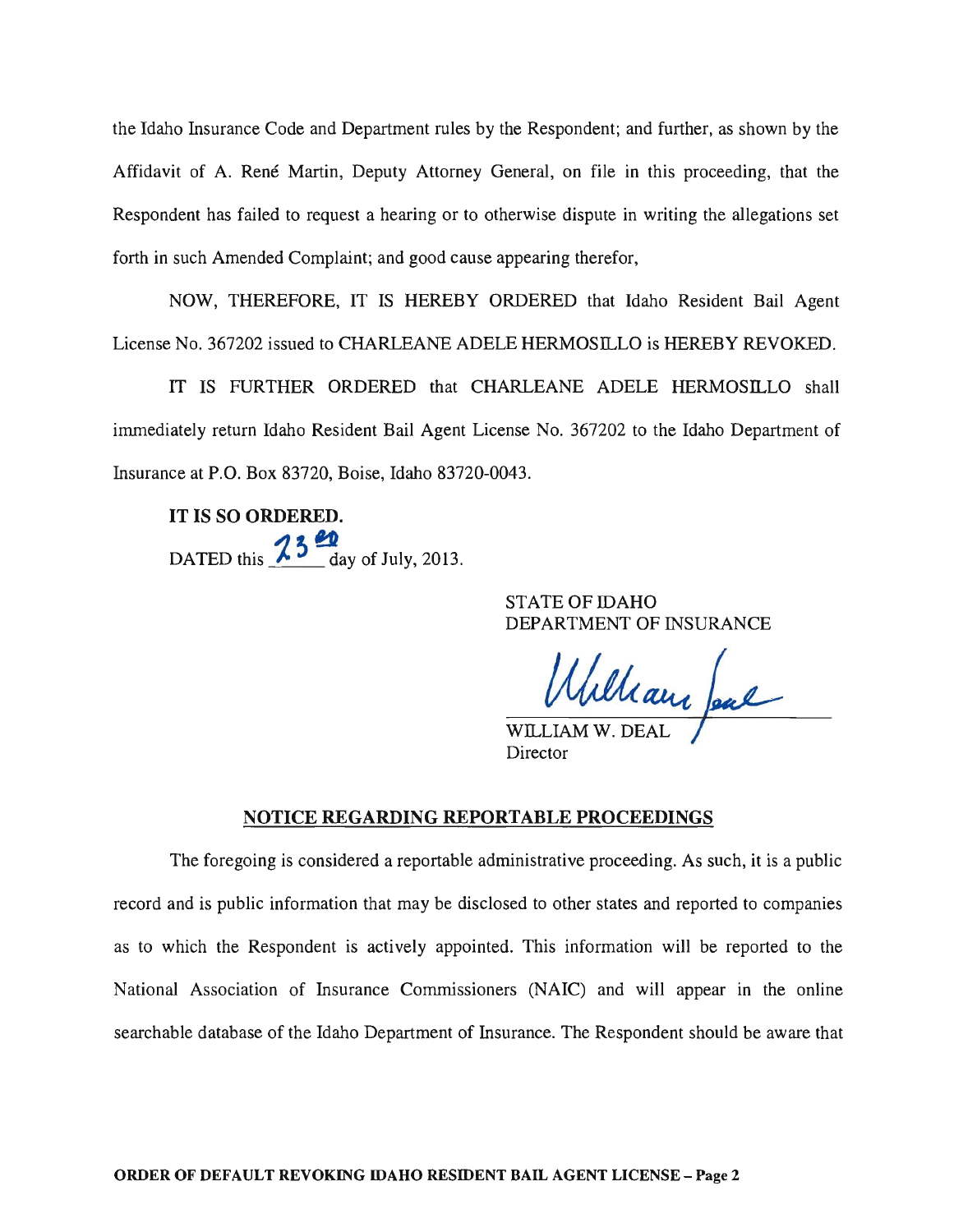this proceeding must be disclosed on any insurance license application and must be reported to any and all states in which the Respondent holds an insurance license.

### NOTIFICATION OF RIGHTS

This Order constitutes a final order of the Director. Any party may file a motion for reconsideration of this final order within fourteen (14) days of the service date of this order. The Director will dispose of the petition for reconsideration within twenty-one (21) days of its receipt, or the petition will be considered denied by operation of law. *See,* Idaho Code § 67-5246(4).

Pursuant to Idaho Code §§ 67-5270 and 67-5272, any party aggrieved by this final order may appeal it by filing a petition for judicial review in the district court of the county in which: (1) the hearing was held; or (2) the final agency action was taken; or (3) the aggrieved party resides or operates its principal place of business in Idaho; or (4) the real property or personal property that was the subject of the agency decision is located. An appeal must be filed within twenty-eight (28) days of: (a) the service date of this final order; or (b) an order denying a petition for reconsideration; or (c) the failure within twenty-one (21) days to grant or deny a petition for reconsideration, whichever is later. *See,* Idaho Code § 67-5273. The filing of a petition for judicial review does not itself stay the effectiveness or enforcement of the order under appeal.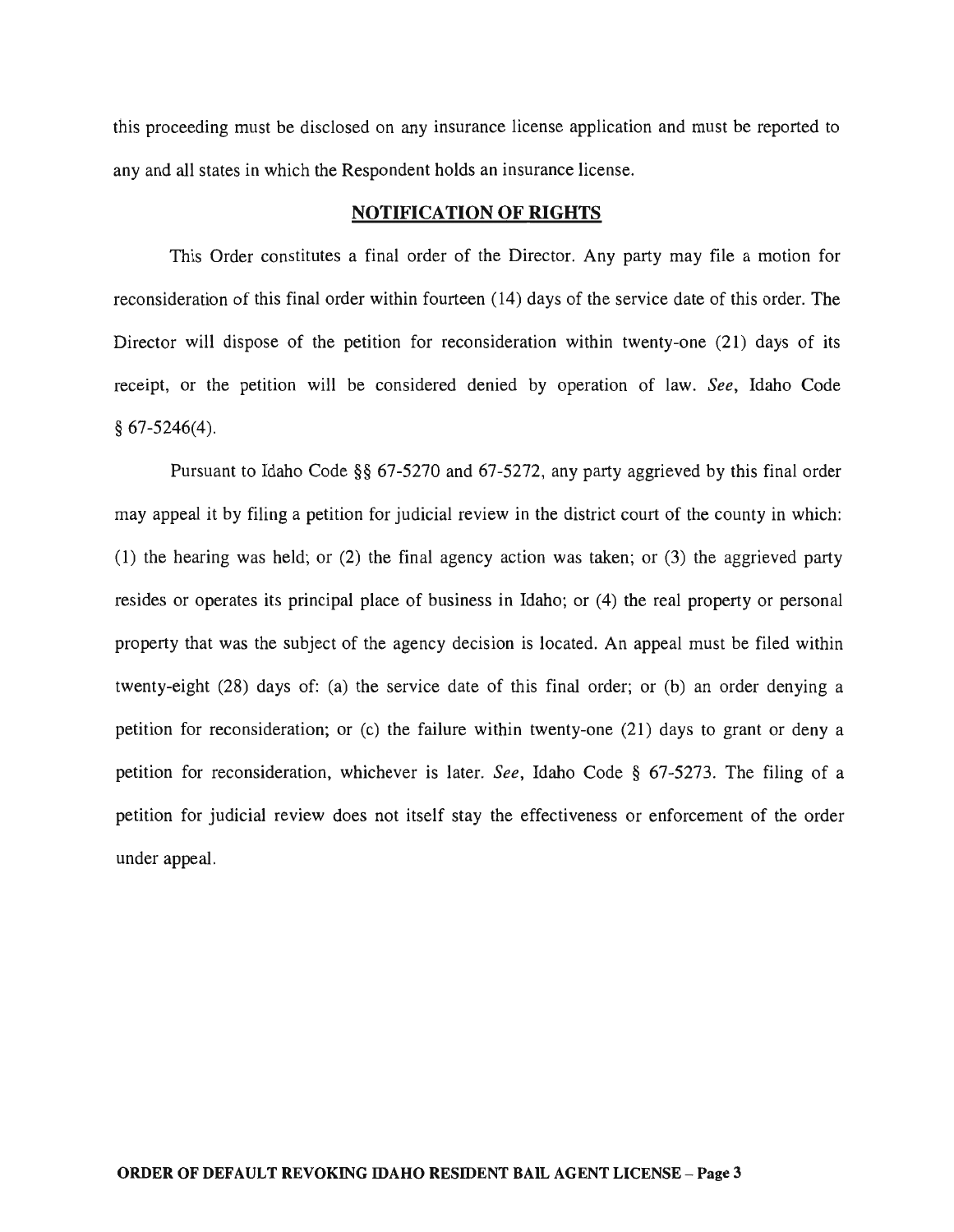## CERTIFICATE OF SERVICE

I HEREBY CERTIFY that, on this  $\frac{1}{2}$  day of July, 2013, I caused a true and correct copy of the foregoing ORDER OF DEFAULT REVOKING IDAHO RESIDENT BAIL AGENT LICENSE to be served upon the following by the designated means:

Charleane Adele Hermosillo 103 Lena Street Salmon, ID 83467-4102

| $\boxtimes$ first class mail |
|------------------------------|
| $\boxtimes$ certified mail   |
| $\Box$ hand delivery         |
| via facsimile                |

Charleane Adele Hermosillo Jailbreak Bail Bonds 5312 Chinden Avenue Garden City, ID 83714

 $\boxtimes$  first class mail D certified mail hand delivery via facsimile

A. Rene Martin Deputy Attorney General Idaho Department of Insurance 700 W. State Street P.O. Box 83720 Boise, ID 83720-0043

| $\Box$ first class mail   |
|---------------------------|
| $\Box$ certified mail     |
| $\boxtimes$ hand delivery |

Luisa Janes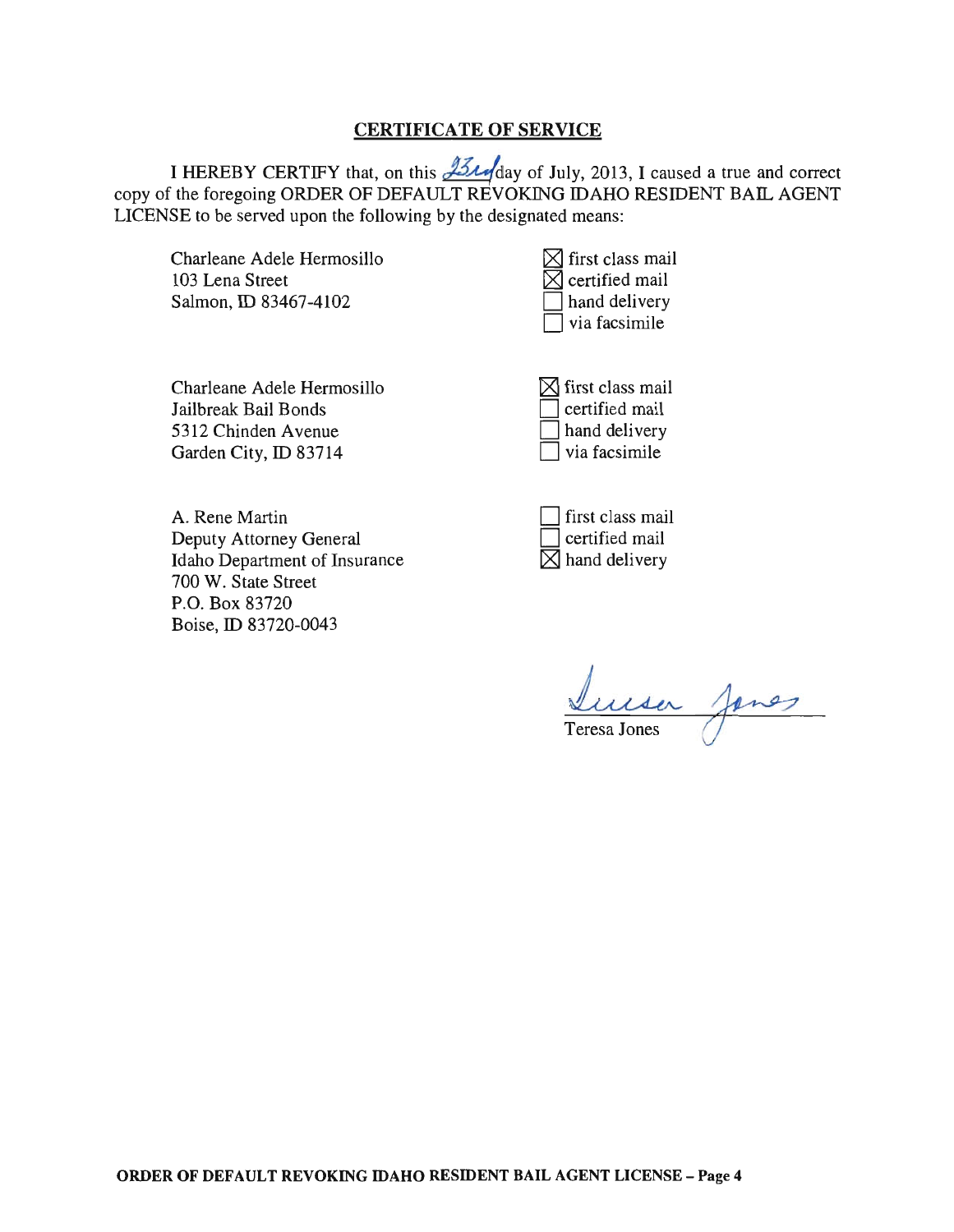LAWRENCE G. WASDEN Attorney General

A. RENE MARTIN - I.S.B. #3188 Deputy Attorney General State of Idaho Department of Insurance 700 W. State Street, 3rd Floor P.O. Box 83720 Boise, Idaho 83720-0043 Telephone: (208) 334-4204 Facsimile: (208) 334-4298 rene.martin@doi.idaho.gov

**FI LE 0** 

**JUN 26 2013** 

Department of Insurance State of Idaho

*Attorneys for Department of Insurance* 

# BEFORE THE DIRECTOR OF THE DEPARTMENT OF INSURANCE

# OF THE STATE OF IDAHO

STATE OF IDAHO, DEPARTMENT OF INSURANCE,

Complainant,

vs.

CHARLEANE ADELE HERMOSILLO, an Idaho resident bail agent holding Idaho Resident Bail Agent License No. 367202,

Respondent.

Docket No. 18-2863-13

AMENDED COMPLAINT FOR REVOCATION OF IDAHO RESIDENT BAIL AGENT LICENSE

COMES NOW the State of Idaho, Deparlment of Insurance (Department), by and through its counsel, A. René Martin, Deputy Attorney General, to complain and allege as follows:

1. This administrative proceeding is brought under the provisions of the Idaho Insurance Code, Idaho Code § 41-101 *et seq.,* including Idaho Code § 41-1016, which authorizes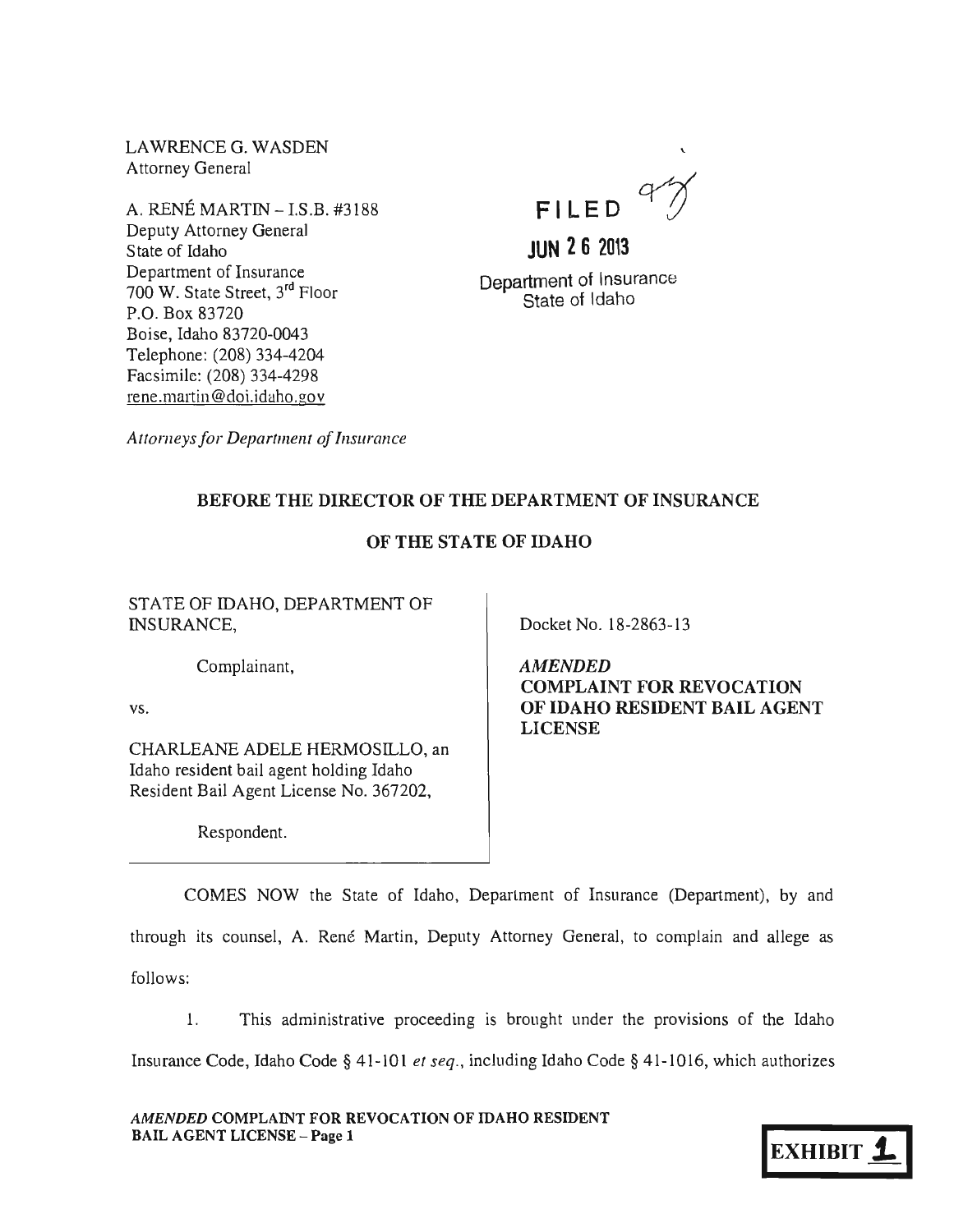the Department to initiate a contested case against an Idaho-licensed insurance producer, seeking revocation of the insurance producer's license, as well as the imposition of administrative penalties, if the Director finds, as to the licensee, that any one (1) or more of the causes or violations enumerated in subsections  $(1)(a)$  through  $-(n)$  of that section exist.

#### RESPONDENT

2. CHARLEANE ADELE HERMOSILLO (the Respondent) is a resident of the state of Idaho and is an Idaho-licensed bail agent, currently holding Idaho Resident Bail Agent License No. 367202. Such license was issued on December 29,2010.

## **FACTS**

3. The Department maintains in its records business and mailing/residential addresses and business and residential telephone numbers for its insurance producer licensees, to include the Respondent.

4. On or about December 31, 2012, the Department sent a bail agent advisory notice to the Respondent. Such advisory notice was sent to the Respondent via United States mail, directed to the Respondent's mailing/residential address of record with the Department.

5. On or about January 3, 2013, the advisory notice referenced in paragraph 4 above was returned to the Department by the United States Postal Service with a label marked "forward time  $exp - trn$  to send," which label provided a forwarding address for the Respondent in Salmon, Idaho (Salmon address).

6. On or about January 7, 2013, a Department staff member wrote a letter to the Respondent addressed to the Salmon address, advising the Respondent of the requirement that she immediately inform the Department of any change to the Respondent's business address.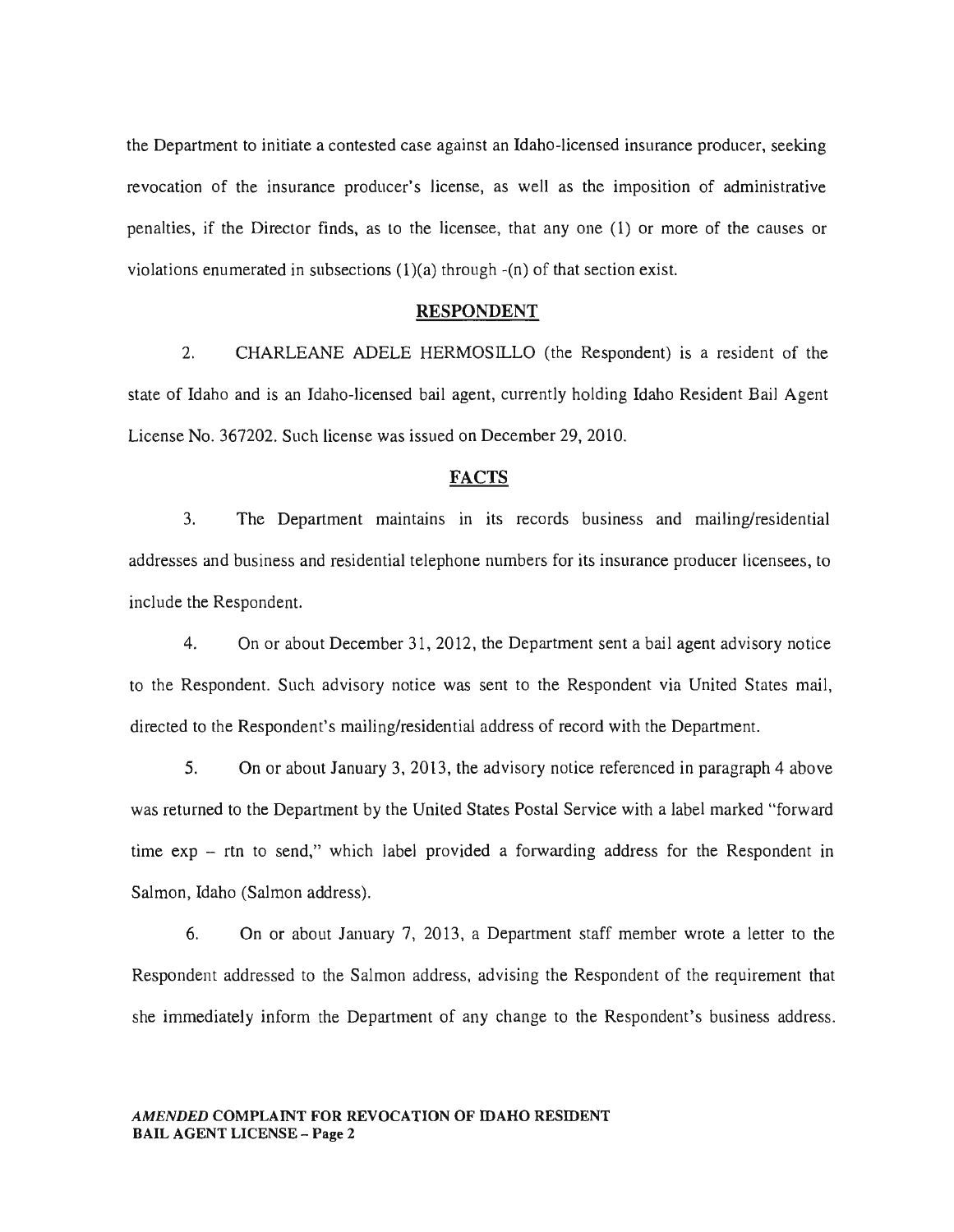Such letter further requested that the Respondent provide information regarding her failure to provide such information to the Department.

7. On or about February 5, 2013, a Department staff member attempted to contact the Respondent by calling the Respondent's residential telephone number of record with the Department. The person answering the telephone call informed the Department staff member that he had the wrong telephone number and that no person by the Respondent's name was at the number.

9. On or about February 5, 2013, a Department staff member again wrote to the Respondent to inquire about the Respondent's unreported change of address. Such inquiry was served on the Respondent by certified mail directed both to the Respondent's business address of record with the Department and to the Salmon address.

10. The February 5, 2013, letter sent by certified mail to the Salmon address was returned to the Department by the United States Postal Service and marked "return to sender – unclaimed  $-$  unable to forward."

1l. A signed receipt was received by the Department on Febmary 11, 2013, concerning the February 5, 2013, letter sent by certified mail to the Respondent's business address of record with the Department.

12. On or about March 18, 2013, a Department staff member again attempted to contact the Respondent by calling the Respondent's business telephone number of record with the Department. The person answering the telephone call stated that the Respondent has not been employed by such business for approximately one year.

13. The Respondent had not responded to the Department's attempts to contact her via mail and by telephone until after the original Complaint for Revocation of Resident Bail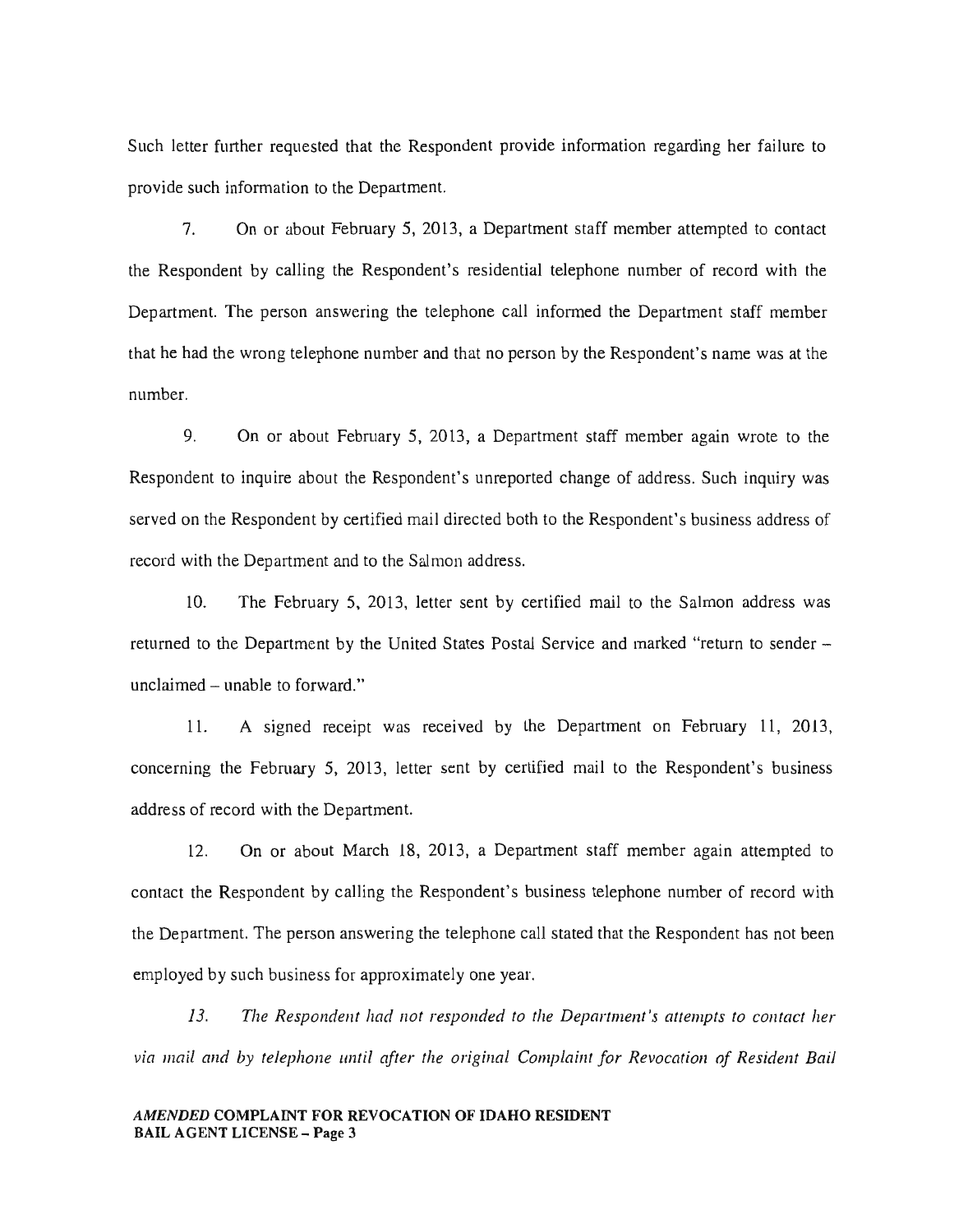*Agent License (Original Complaint) was filed in this administrative proceeding on March 29, 2013.* 

14. On or about April 2, 2013, the Respondent contacted undersigned counsel for the *Department, stating that she had received the Department's Original Complaint. On that same date, the Respondent emailed to the attention of undersigned counsel her written response to the Original Complaint, a copy of which is attached hereto as Exhibit A.* 

15. On April 24, 2013, the Respondent and the Department entered into a Consent *Order to resolve the allegations of violation set forth in the Original Complaint. A copy of such Consent Order* is *attached hereto as Exhibit B. In the Consent Order, the Respondent admitted to violating Idaho Code* § *41-1008(6) and Rule 18.01.04.012.01.b. and -c., located at IDAPA 18.01.04.* 

*16. In the Consent Order, the Respondent agreed to pay to the Department an administrative penalty in the amount of \$500.00, in three monthly installments as follows: \$167 due on May* 5, *2013;* \$167 *due on June* 5, *2013, and* \$166 *due Oil July* 5, *2013. The Respondent made the May* 5 *payment of* \$167, *but failed to make the June* 5 *payment. The Respondent has not contacted the Department to explain why the payment was not made or to request other payment arrangements.* 

## CONCLUSIONS OF LAW AND VIOLATIONS

## *COUNT ONE: FAILURE TO REPORT CHANGE OF RESIDENT/AliMA/LING ADDRESS*

17. Paragraphs 1 through 16 above are incorporated fully herein by this reference.

18. Idaho Code § 41-1008(6) requires that a licensee inform the Director by any means acceptable to the Director of a change of address, within thirty (30) days of the change.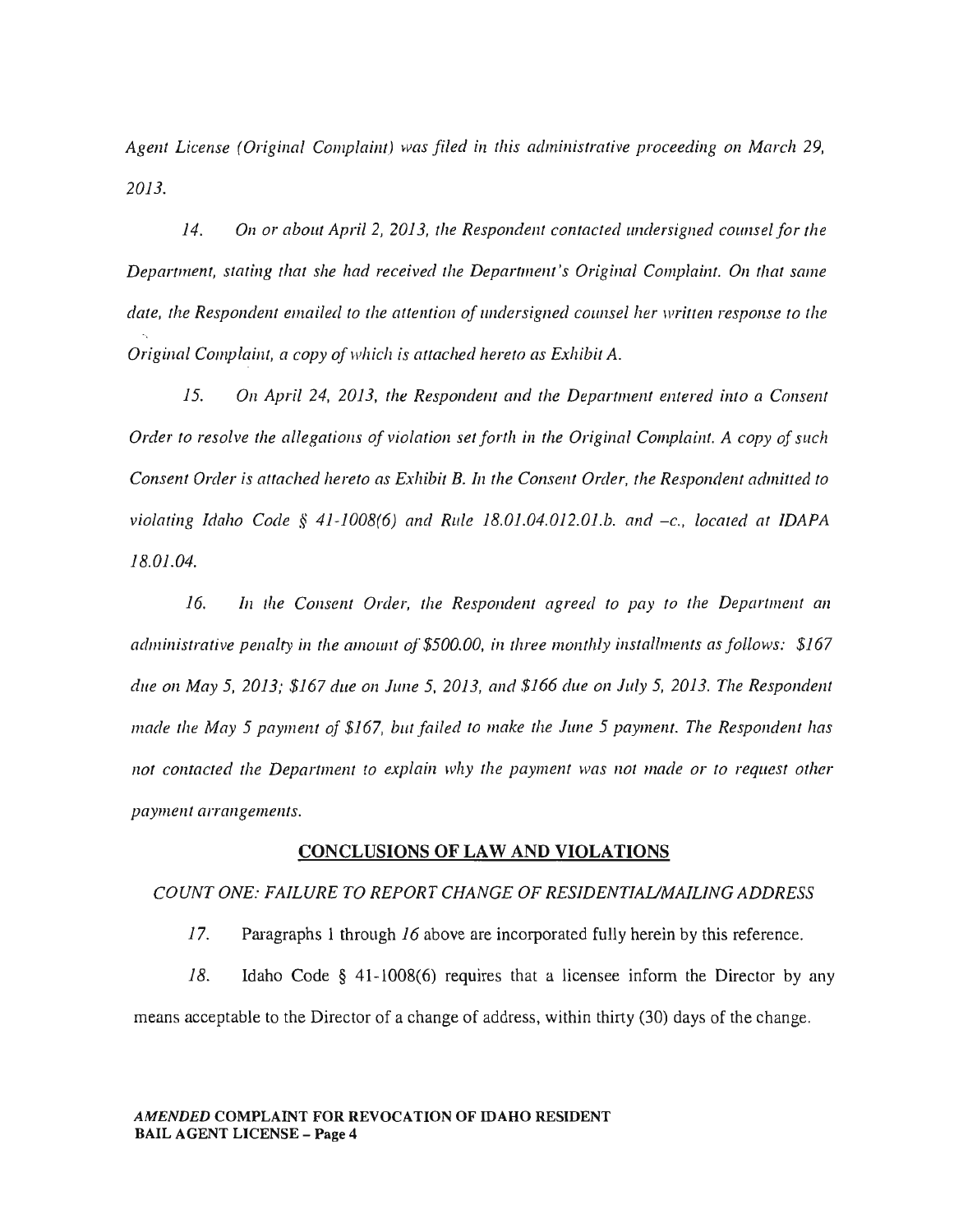19. Idaho Code § 41-1016(1)(b) provides that the Director of the Idaho Department of Insurance (Director) may revoke the Idaho license of a licensee who violates any provision of title 41, Idaho Code, Department rule, subpoena, or order of the Director or of another state's insurance director.

20. The Respondent's failure to notify the Department of the change to her mailing/residential address constitutes a violation of Idaho Code § 41-1008(6), authorizing the Director to revoke the Respondent's Idaho resident bail agent license, pursuant to Idaho Code  $§$  41-1016(1)(b).

## *COUNT TWO: FAILURE TO REPORT CHANGE* OF *BUSINESS ADDRESS*

21. Paragraphs 1 through 16 above are incorporated fully herein by this reference.

22. Rule 18.01.04 of the rules promulgated by the Department pursuant to the Idaho Insurance Code, Idaho Code § 41-101 *et seq.,* provides, at Paragraph 18.01.04.012.01.b, that a licensed bail agent shall immediately notify the Department in writing of a change of the bail agent's current business address.

23. Idaho Code § 41-1016(1)(b) provides that the Director of the Department of Insurance (Director) may revoke the Idaho license of a licensee who violates any provision of title 41, Idaho Code, Department rule, subpoena, or order of the Director or of another state's insurance director.

24. The Respondent's failure to inform the Department of the change to her business address constitutes a violation of Rule 18.01.04.012.01.b, authorizing the Director to revoke the Respondent's Idaho resident bail agent license, pursuant to Idaho Code  $\S$  41-1016(1)(b).

*COUNT THREE: FAILURE TO REPORT CHANGE OF BUSINESS TELEPHONE NUMBER* 

25. Paragraphs 1 through 16 above are incorporated fully herein by this reference.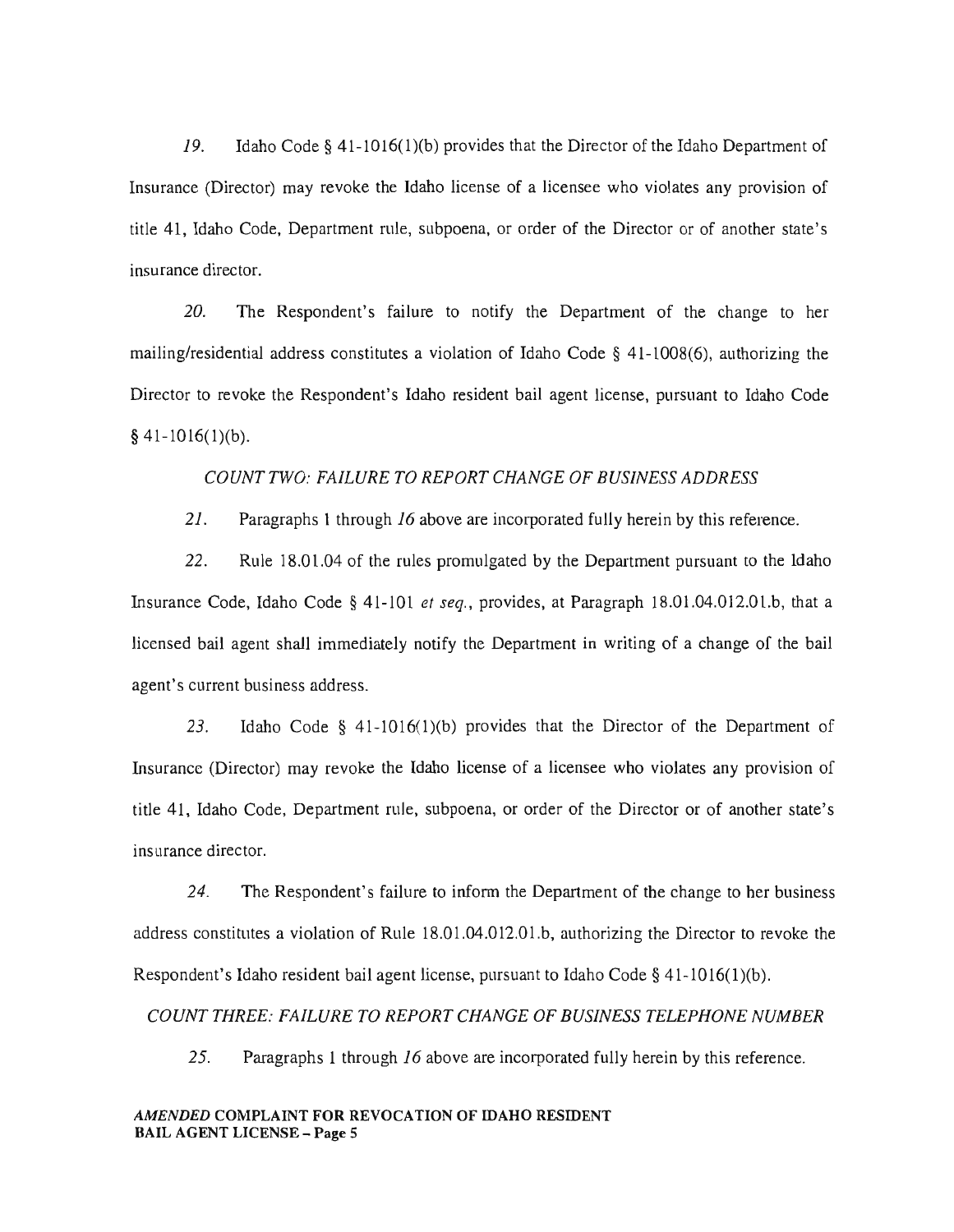26. Rule 18.01.04 of the mles promulgated by the Department pursuant to the Idaho Insurance Code, Idaho Code § 41-101 *et seq.,* provides, at Paragraph 18.01.04.012.01.c, that a licensed bail agent shall immediately notify the Department in writing of a change of the bail agent's current business phone number.

27. Idaho Code § 41-1016(1)(b) provides that the Director of the Department of Insurance (Director) may revoke the Idaho license of a licensee who violates any provision of title 41, Idaho Code, Department rule, subpoena, or order of the Director or of another state's insurance director.

28. The Respondent's failure to inform the Department of the change to her business phone number constitutes a violation of Rule 18.01.04.012.01.c, authorizing the Director to revoke the Respondent's Idaho resident bail agent license, pursuant to Idaho Code § 41-  $1016(1)(b)$ .

#### *COUNT FOUR: VIOLATING AN ORDER OF THE DIRECTOR*

## *29. Paragraphs* 1 *through* 16 *above are incorporated/lilly herein by this reference.*

*30. The Respondentfailed to make all three* (3) *of the monthly payments she agreed to make against an administrative penalty by the 5<sup>th</sup> of each month beginning in May of 2013, as set forth in the Consent Order referenced in paragraphs* 15 *and* 16 *above. The Consent Order constitutes an order of the Director.* 

*32. The Respondent'sfailure to honor the payment arrangements to which she agreed in the Consent Order constitutes a violation of an order of the Director, pursuant to Idaho Code*  § *41-1016(1)(b), authorizing the Director to revoke the Respondent's Idaho resident bail agent license.*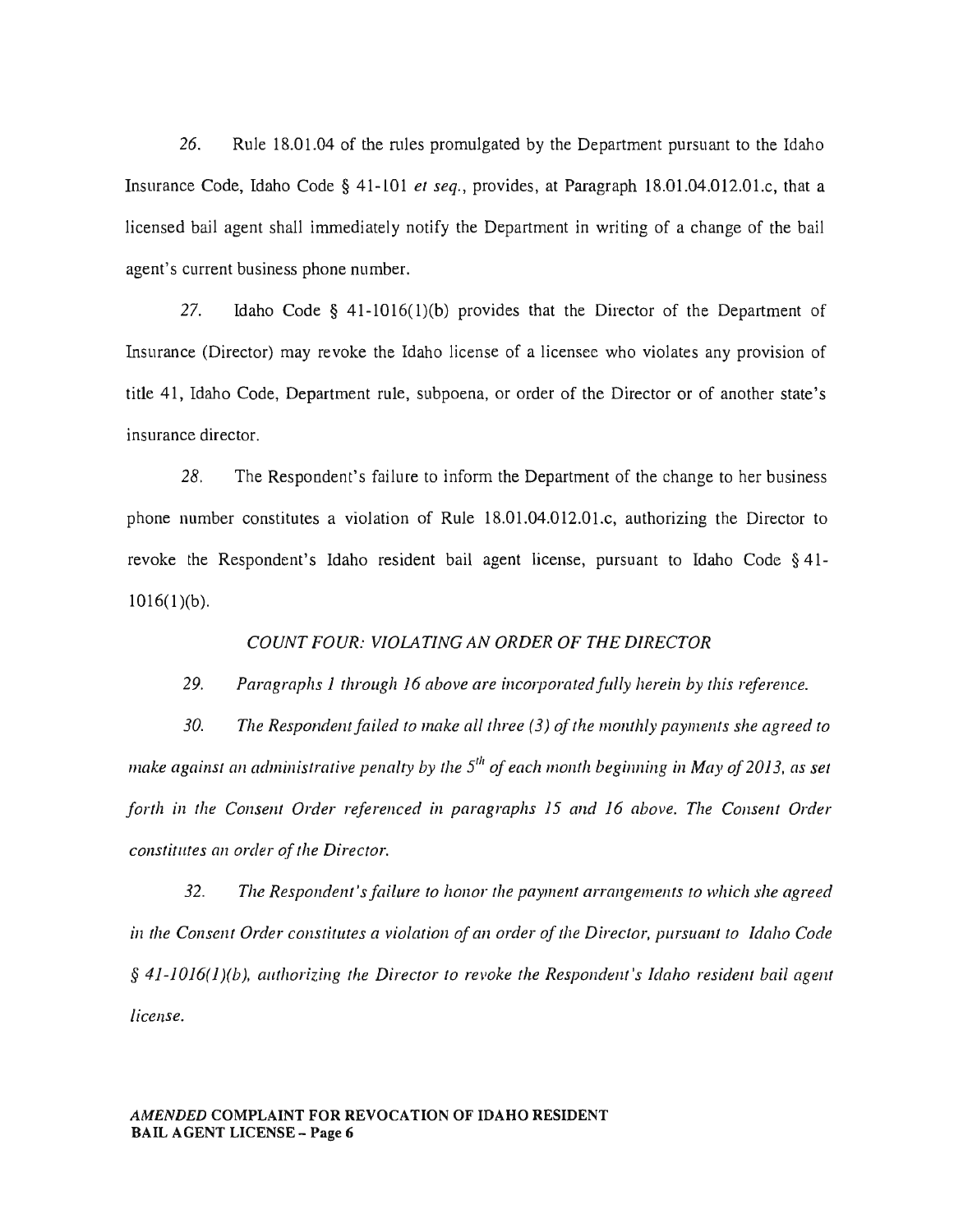#### *COUNT FIVE: FINANCIAL IRRESPONSIBILITY*

33. Paragraphs 1 *through 16 above are incorporated fully herein by this reference.* 

*34. The Responde1lt's failure to make the three* (3) *mOll1hly payments to the Department to which she agreed in the Consent Order, compounded by the Respondent's failure to seek alternative payment arrangements or terms before the second payment was due and unpaid, shows the Respondent to be financially irresponsible, within the meaning of Idaho Code* § 41-1016(1)(h), authorizing the Director to revoke the Respondent's Idaho resident bail agent *license.* 

#### REQUEST FOR RELIEF

35. Based on the foregoing, and pursuant to Idaho Code  $\S$  41-1016(1)(b) and -(h), the Department prays that the Director enter an order revoking Idaho Resident Bail Agent License No. 367202 held by the Respondent.

#### NOTICE OF RIGHT TO A HEARING

THE RESPONDENT IS HEREBY NOTIFIED, pursuant to Idaho Code § 41-232A(2), that a written request for a hearing must be filed and served upon the Department within twentyone (21) days after service of this Complaint. Failure to file and serve a written request for a hearing upon the Department within the twenty-one (21) day time period shall be deemed a waiver of the opportunity for a hearing and to contest the allegations in the Complaint, pursuant to Idaho Code § 41-232A(2).

Any written request for a hearing shall be served on the Director of the Idaho Department of Insurance, addressed as follows:

William W. Deal, Director Idaho Department of Insurance P.O. Box 83720 Boise, ID 83720-0043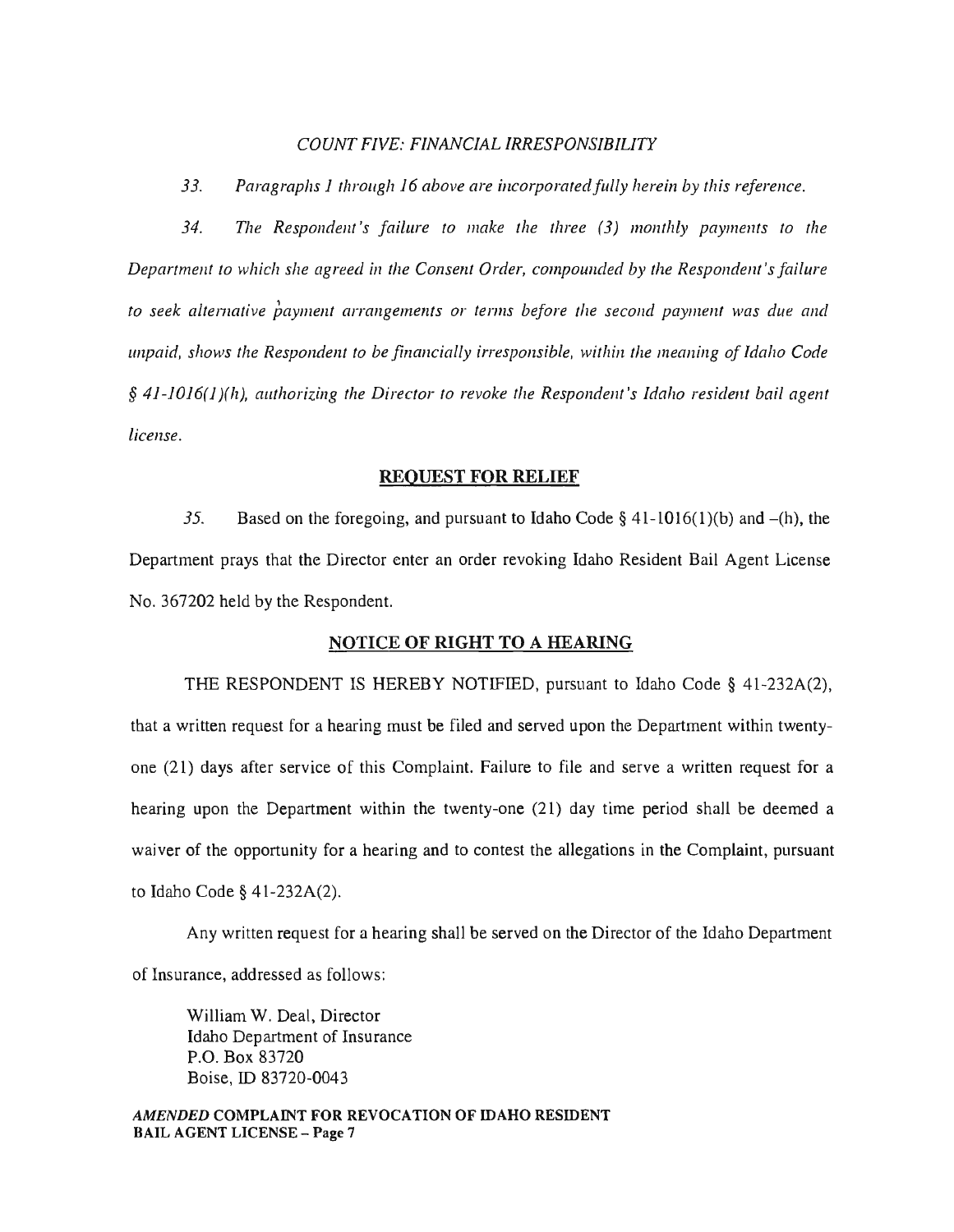A copy shall also be provided to the Department's counsel in this matter, A. René Martin,

Deputy Attorney General, at the following address:

A. René Martin Deputy Attorney General Idaho Department of Insurance P.O. Box 83720 Boise, ID 83720-0043 DATED this  $\frac{2b}{\sqrt{m}}$  day of *June*, 2013.

> STATE OF IDAHO OFFICE OF THE ATTORNEY GENERAL

Rine Martin

A. RENÉ MARIN Deputy Attorney General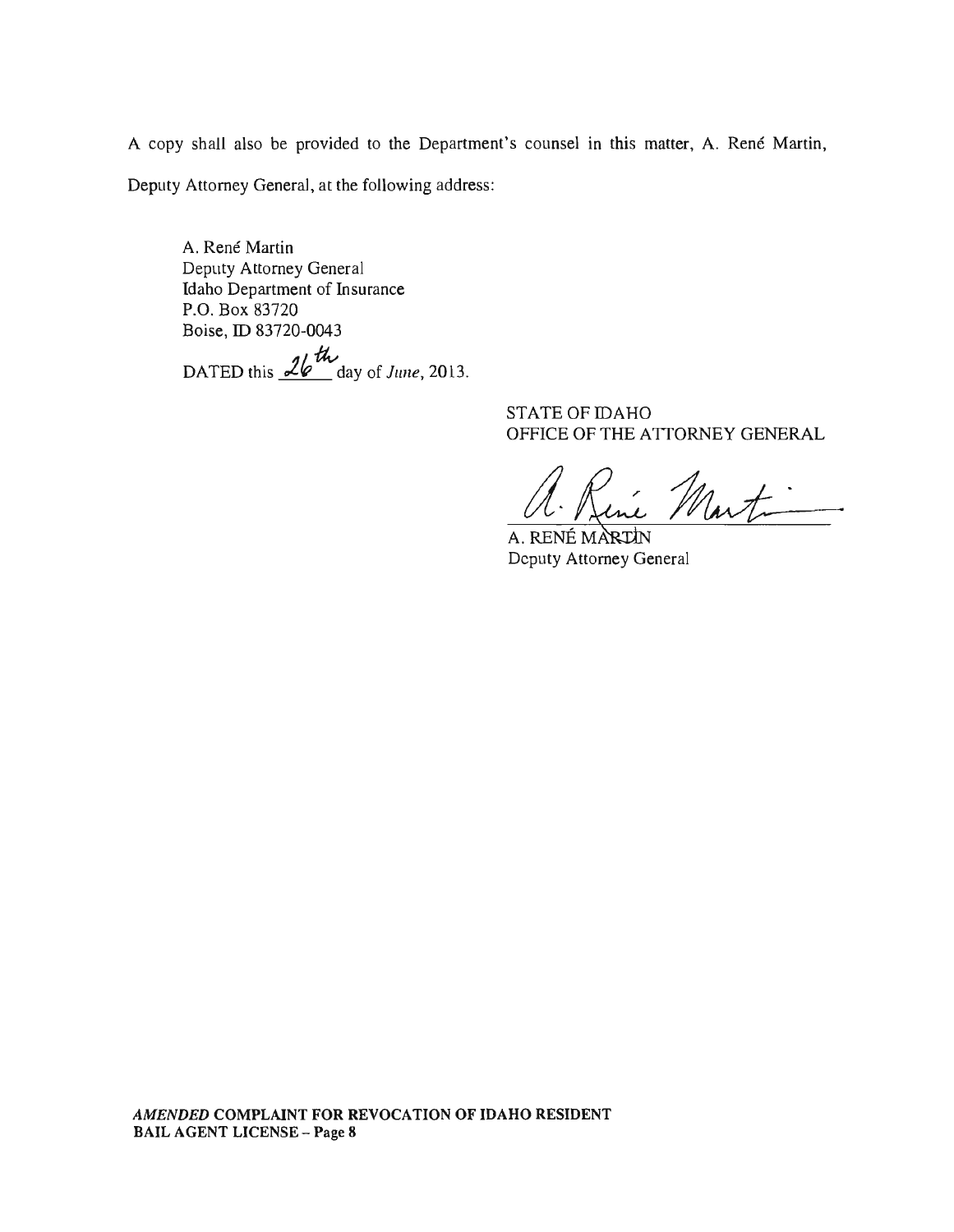## CERTIFICATE OF SERVICE

I HEREBY CERTIFY that, on this 1~day of *June,* 2013, I caused a true and correct copy of the foregoing COMPLAINT FOR REVOCATION OF IDAHO RESIDENT BAIL AGENT LICENSE to be served upon the following by the designated means:

Charleane Adele Hermosillo 103 Lena Street Salmon, ID 83467-4102

| $\boxtimes$ first class mail |
|------------------------------|
| $\boxtimes$ certified mail   |
| hand delivery                |
| via facsimile                |

Charleane Adele Hermosillo Jailbreak Bail Bonds 5312 Chinden Avenue Garden City, ID 83714

 $\boxtimes$  first class mail certified mail hand delivery via facsimile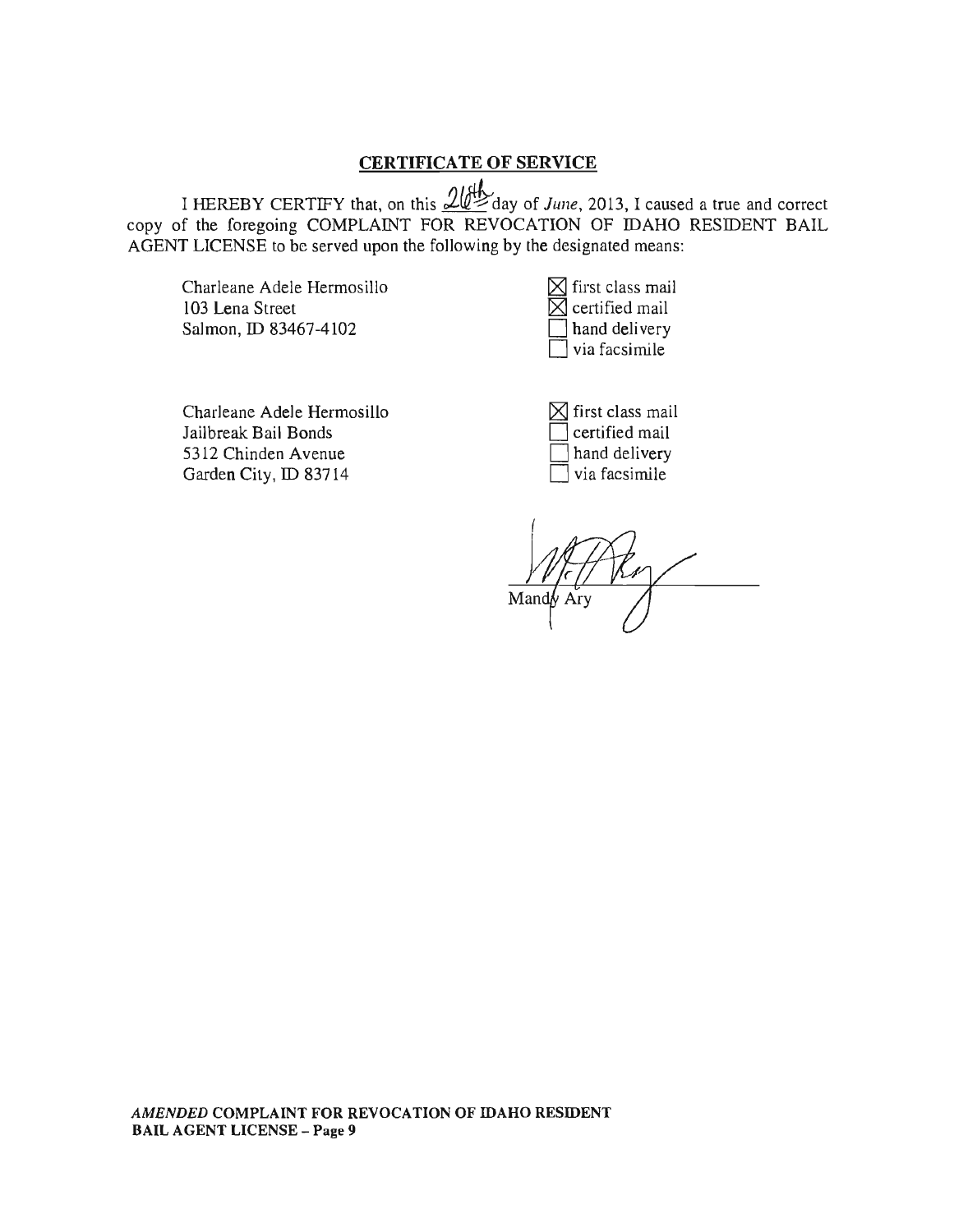#### Department of Insurance; and the Communication of Insurance; and the Communication of April 2, 2013

#### To whom it may concern,

I am officially writing a written response to the complaint being filed against me. Docket number 18- 2863-13. On this day April 2<sup>nd,</sup> 2013 was the first notification that I have ever received about needing to update my information. In my defense I assumed that my current employer turns in all information on my updated business address/telephone number as well as my residence. I have had my bail license for three years and have worked for one employer until last year. When I quit I moved away and was not planning on continuing in that field. Due to lack of employment here I started under a new employer. I was never forwarded any letter nor served a certified letter. In response to the telephone calls my personal phone number has been the same for the last three years; I am assuming my previous employer had the business one listed. My previous employer did all of my paperwork with the department of Insurance for they helped me attain my bail license as well.

I am aware that you need to change your address with the department of Insurance after 30 days. When I moved I was not planning on continuing with writing bonds. I did not think it was still necessary to make this contact. When I did attain the new employment I assumed it was taken care of when they had me under their policy. I am very sorry for the lack of communication. If I had ever received any sort of letter or telephone call I would never have let it go this far as it is my lively hood and I am a single parent. I am also the only active Bail Bonds agent in the county of Lemhi. Please take this request to terminate the revocation into consideration. Thank you for your time.

My updated information below;

Charleane Hermosillo

Residence of 103 Lena Street Salmon, id 83467

Cell phone of 208-353-4959

Business office is Jailbreak Bail Bonds

5312 Chinden ave, garden city id 83714

My cell phone is the number I use here for business. 208-353-4959

The number to my employer Mathew Ward is 208-365-8689

Thank you,

Charleane Hermosillo **EXHIBIT**  A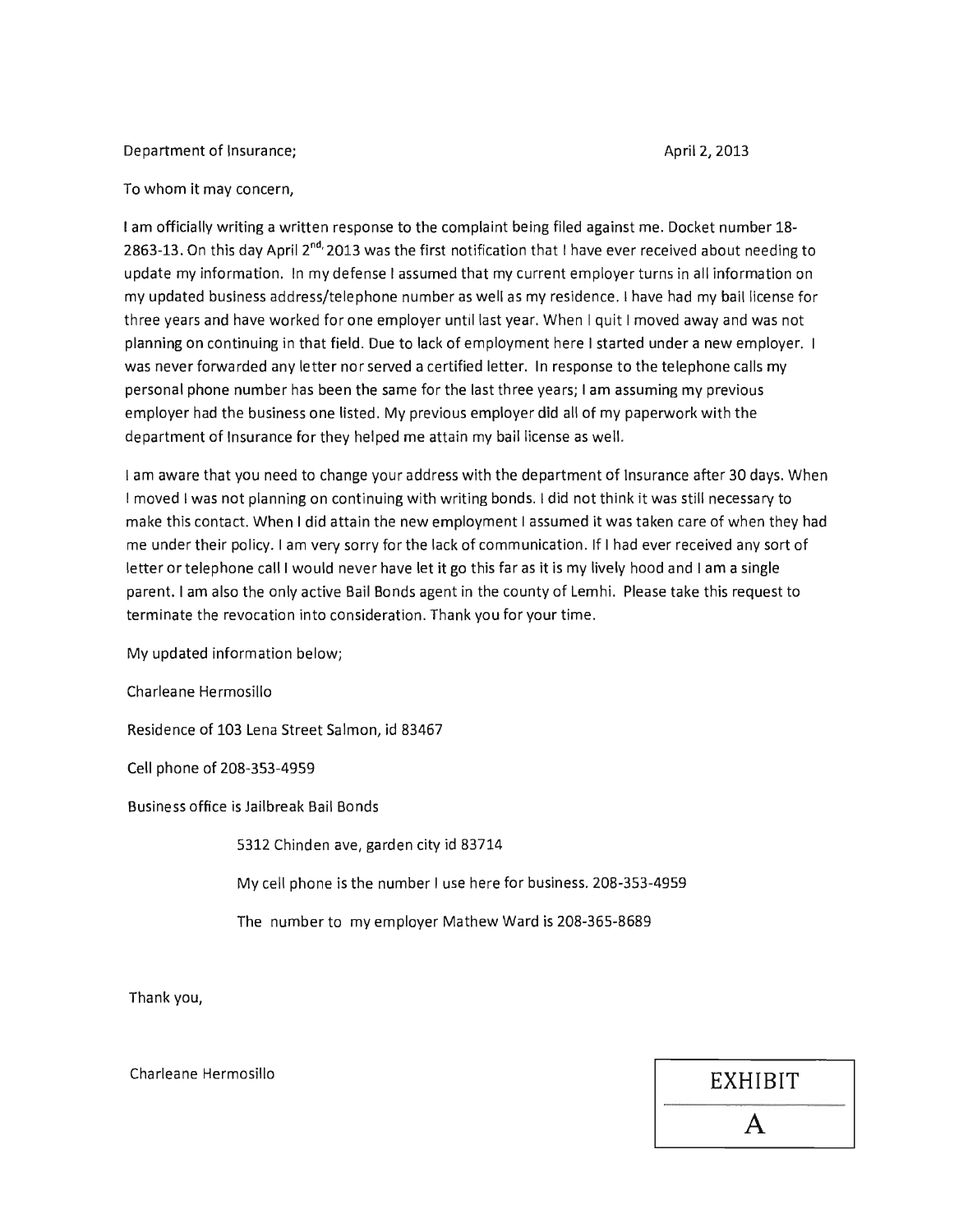LAWRENCE G. WASDEN Attorney General

 $A.$  RENÉ MARTIN  $-$  LS.B.  $\#3188$ A. RENE MARTIN – I.S.B. #3188<br>Deputy Attorney General **FILE D** State of Idaho Department of Insurance 700 W. State Street, 3<sup>rd</sup> Floor P.O. Box 83720 Boise, Idaho 83720-0043 Telephone: (208) 334-4204 Facsimile: (208) 334-4298 rene.martin@doi.idaho.gov



**APR 24 2013** 

Department of Insurance State of Idaho

*Attorneys for Department of Insurance* 

# BEFORE THE DIRECTOR OF THE DEPARTMENT OF INSURANCE

# OF THE STATE OF IDAHO

STATE OF IDAHO, DEPARTMENT OF INSURANCE,

Docket No. 18-2863-13

Complainant,

vs.

CHARLEANE ADELE HERMOSILLO, an Idaho resident bail agent holding Idaho Resident Bail Agent License No. 367202,

Respondent.

CONSENT ORDER

COME NOW the State of Idaho, Department of Insurance (Department), by and through Georgia Siehl, the Department's Company Activities Bureau Chief and Chief Examiner, and CHARLEANE ADELE HERMOSILLO (HERMOSILLO), an individual licensed in Idaho as a resident bail agent, and hereby stipulate and agree as follows:



 $\sum_{n=1}^{\infty}$  CONSENT ORDER – Page 1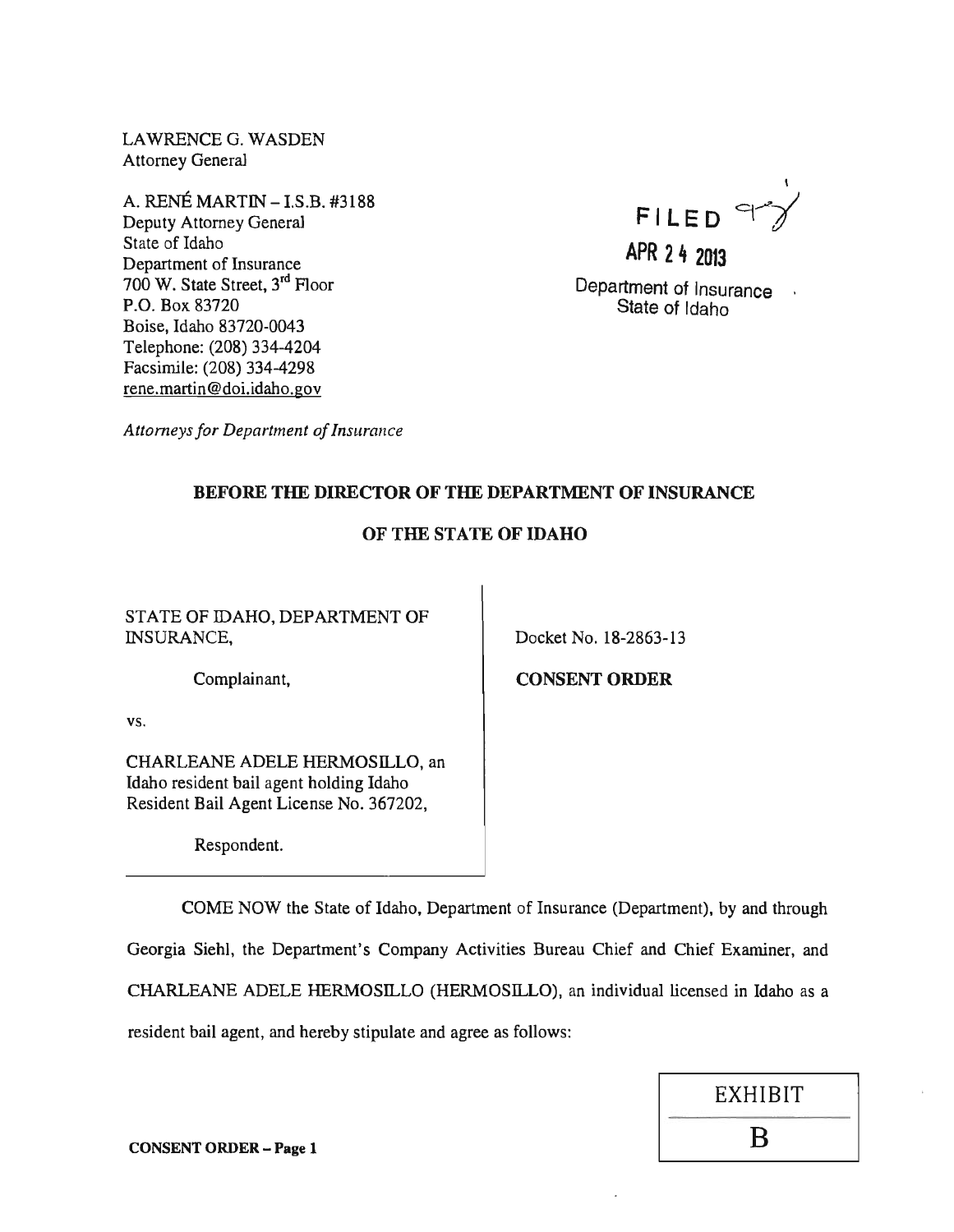#### LICENSEE

1. HERMOSILLO is a resident of the state of Idaho and is an Idaho-licensed bail agent, currently holding Idaho Resident Bail Agent License No. 367202. Such license was issued on December 29,2010.

### **FACTS**

2. On March 29, 2013, the Department, by and through its counsel, A. René Martin, Deputy Attorney General, prepared and served a Complaint for Revocation of Idaho Resident Bail Agent License (Complaint) on HERMOSILLO. Such Complaint was brought under the provisions of the Idaho Insurance Code, Idaho Code § 41-101 *et seq.,* including Idaho Code § 41-1016, which authorizes the Department to initiate a contested case against an Idaho-licensed insurance producer, seeking revocation of the insurance producer's license, as well as the imposition of administrative penalties, if the Director finds, as to the licensee, that anyone (1) or more of the causes or violations enumerated in subsections  $(1)(a)$  through  $-(n)$  of that section exist.

3. The Complaint, described above, alleged violations of Idaho Code § 41-1008(6) and Rules  $18.01.04.012.01$  b and  $-c$ , of the rules promulgated by the Department pursuant to the Idaho Insurance Code, Idaho Code § 41-101 *et seq.,* which rules are found in the Idaho Administrative Code at IDAPA 18.01.04. Such violations were related to the failure by HERMOSILLO to inform the Department of changes to HERMOSILLO's residence and business addresses and business telephone number

#### REMEDIES

4. HERMOSILLO admits to the violations of Idaho Code § 41-1008(6) and Rules  $18.01.04.012.01.b$  and  $-c$ , as set forth above.

#### CONSENT ORDER - Page 2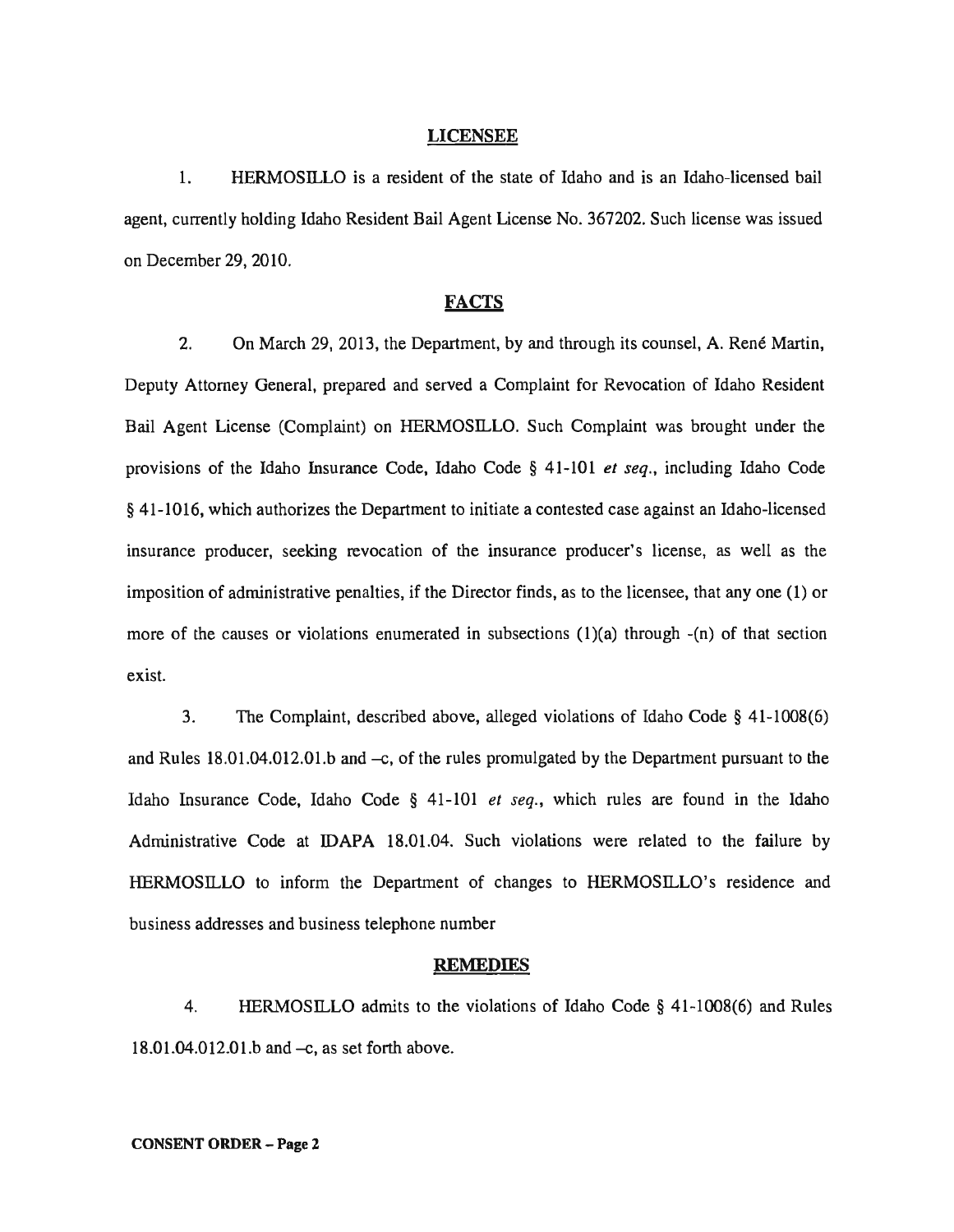5. HERMOSllLO agrees to pay to the Department the amount of five hundred dollars (\$500) as an administrative penalty for the violations referenced in paragraph 4 above. Such penalty shall be paid in three installments to be received by the Department as follows: one hundred sixty seven dollars (\$167) received by no later than May 5, 2013; one hundred sixty seven dollars (\$167) received by no later than June 5, 2013; and one hundred sixty six dollars (\$166) received by no later than July 5, 2013.

6. HERMOSILLO agrees to comply with the requirements of the Idaho Insurance Code and rules promulgated thereunder at all times in the future.

7. The parties agree that if HERMOSILLO enters into this Consent Order and timely complies with all terms and conditions herein, the Department shall seek no further administrative sanctions for the specific violations alleged in this Consent Order other than those set forth herein.

8. The parties agree that, should HERMOSILLO fail to timely comply with all terms and conditions herein, including timely payment to the Department of the administrative penalty referenced in paragraph 5 above, the Department may reopen this proceeding and seek revocation of HERMOSILLO's Idaho resident producer license. In such event, the Department will give notice to HERMOSILLO of the reopening of this matter, and afford her a reasonable opportunity to request a hearing, pursuant to applicable law.

9. HERMOSILLO acknowledges and agrees that the terms of this Consent Order are appropriate and proper under the circumstances referenced herein, and that she has entered into this Consent Order knowingly, voluntarily, and with full knowledge of any rights she may be waiving thereby. Additionally, HERMOSILLO waives notice and the opportunity for an administrative hearing regarding the matters referenced herein, as well as any right she may have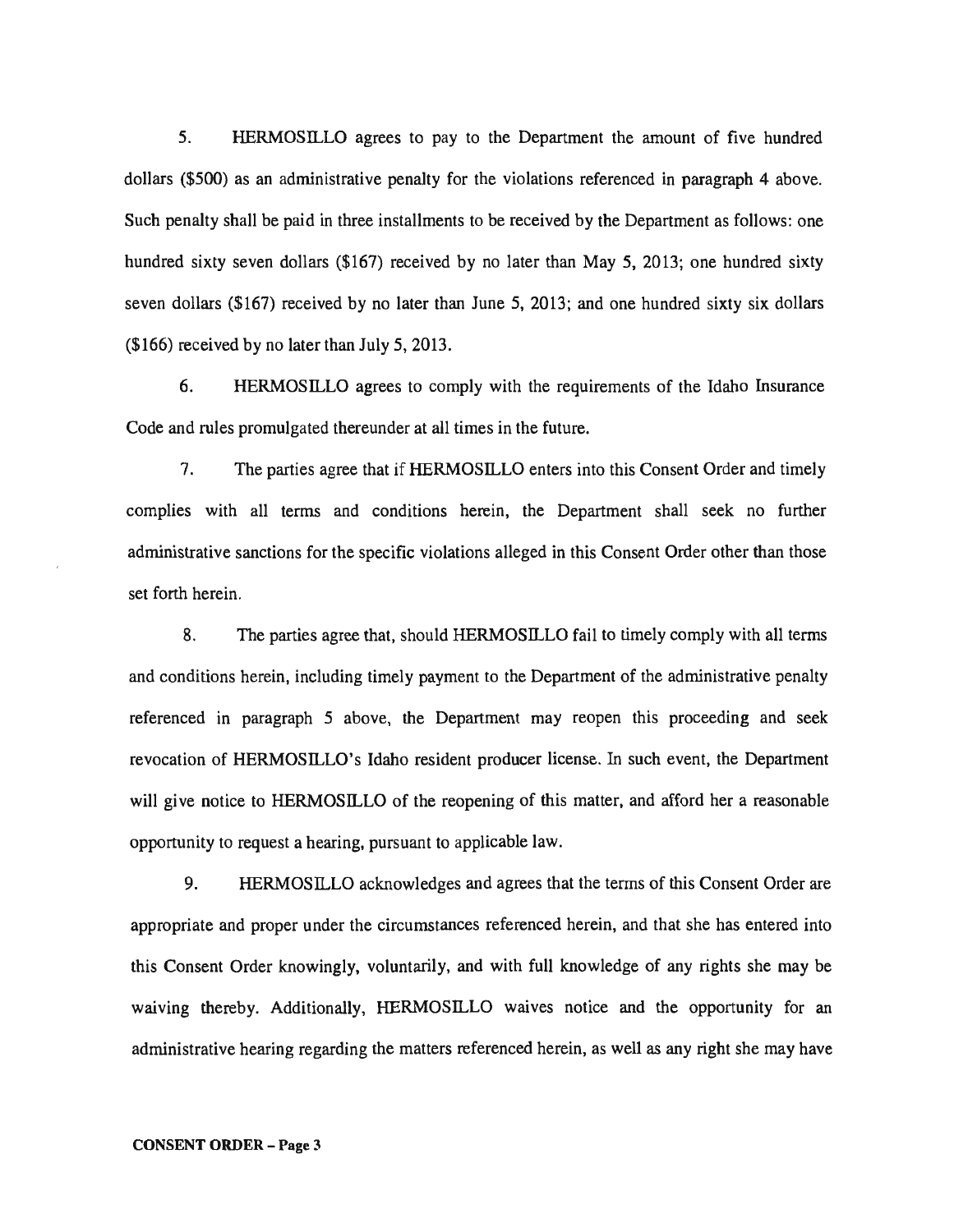for reconsideration and/or judicial review regarding the matters underlying this administrative

Conscnt Ordcr.

 $-125$ 

DATED this  $\frac{1}{2}$   $\sqrt[3]{\phantom{124}}$  day of April. 2013. **CHARLEANE HERMOSILLO** 

 $\cdot$  if  $\alpha$  $\Delta$ ATED this  $\frac{\Delta U^{2n}}{\Delta t}$  day of Arril. 2013

STATE OF IDAHO DEPARTMENT OF INSURANCE

Heorgin Such

Bureau Chief, Company Activities Bureau

IT IS SO ORDERED. DATED this  $24$   $\frac{18}{2}$  day of April. 2013.

STATE OF IDAIIO DEPARTMENT OF INSURANCE

William W. DEAL

Director

-----

 $\ddot{\phantom{a}}$ 

टे